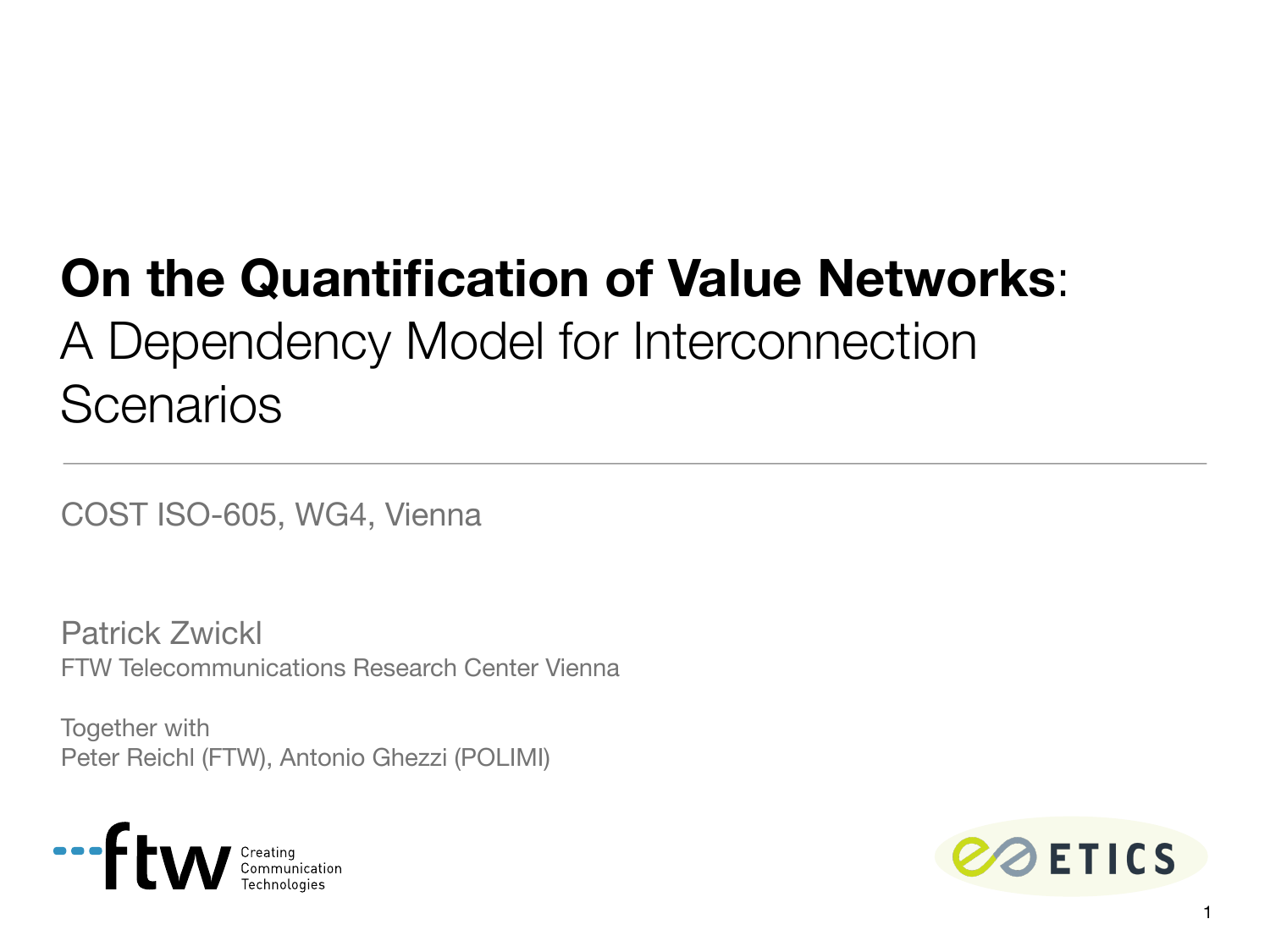#### Value Network Research

#### • **Internal view on firms:**

- **Business models** → e.g. in [1], [2]
- **External view on firms** (inter-firm relationships):
	- **Value chains**: Sequential value creation
	- **Value Networks (VNs)**: Non-sequential value creation → e.g. [3], [4]
	- **Value Models (VMs)**: (Visual) representations of VNs → e.g. e3Value [5]
- Today, **Value Network Analysis** is subject to the available **qualitative mechanisms**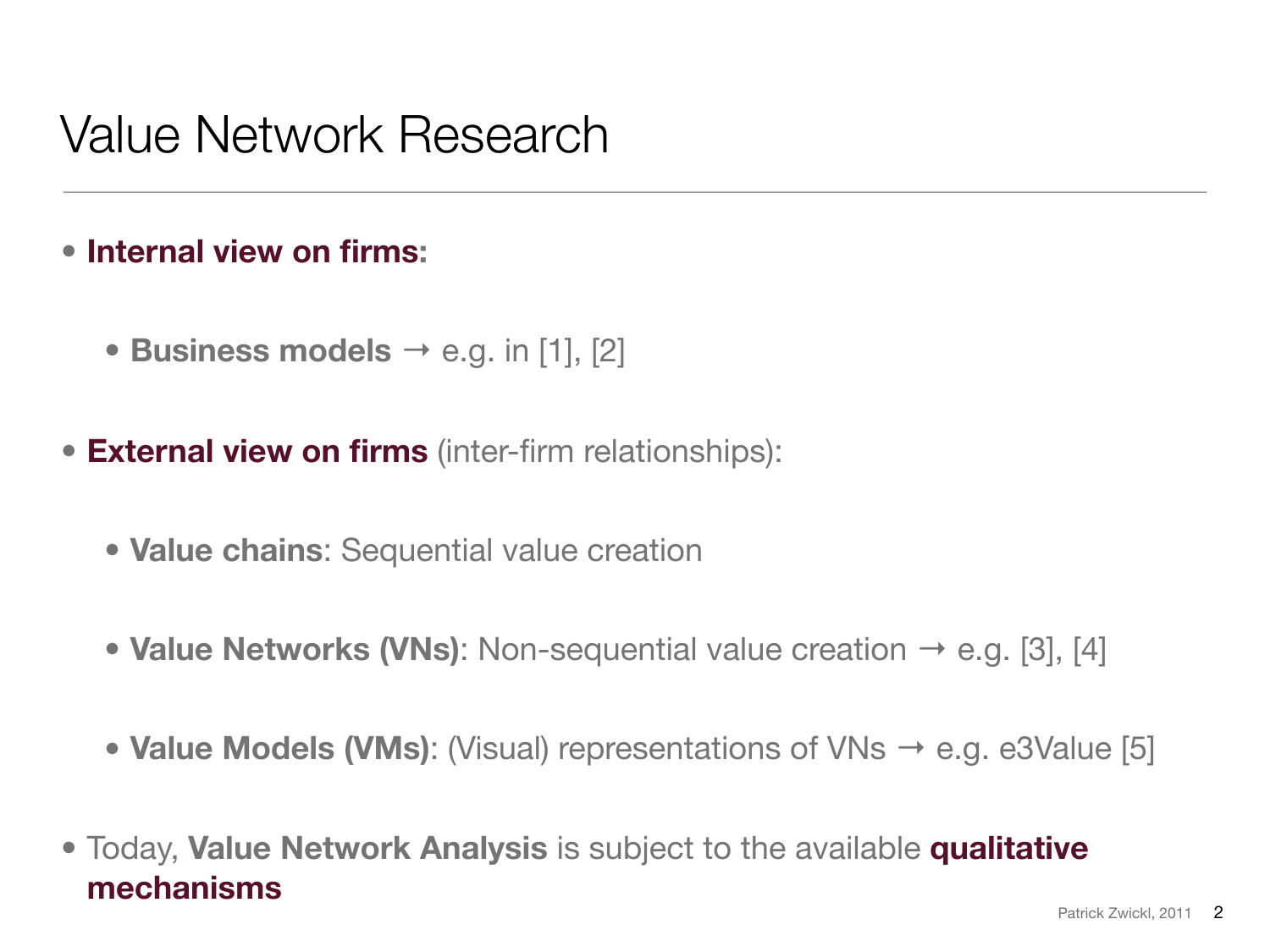# Quantification of VNs

• There are **no quantified answers** to questions like

What is the power uptake of entity e in the VN? What VN is beneficial to *entity e?*

- **Contribution**:
	- A **quantified dependency model** for VNs, i.e. a measurement of entities dependencies on the VN through **dependency indicators**
	- Based on **known concepts**, e.g. Value Models, Porter's 5 Forces [6], etc.
	- **2-step process**: *(1)* Enhanced VN representation, *(2)* Dependencies quantification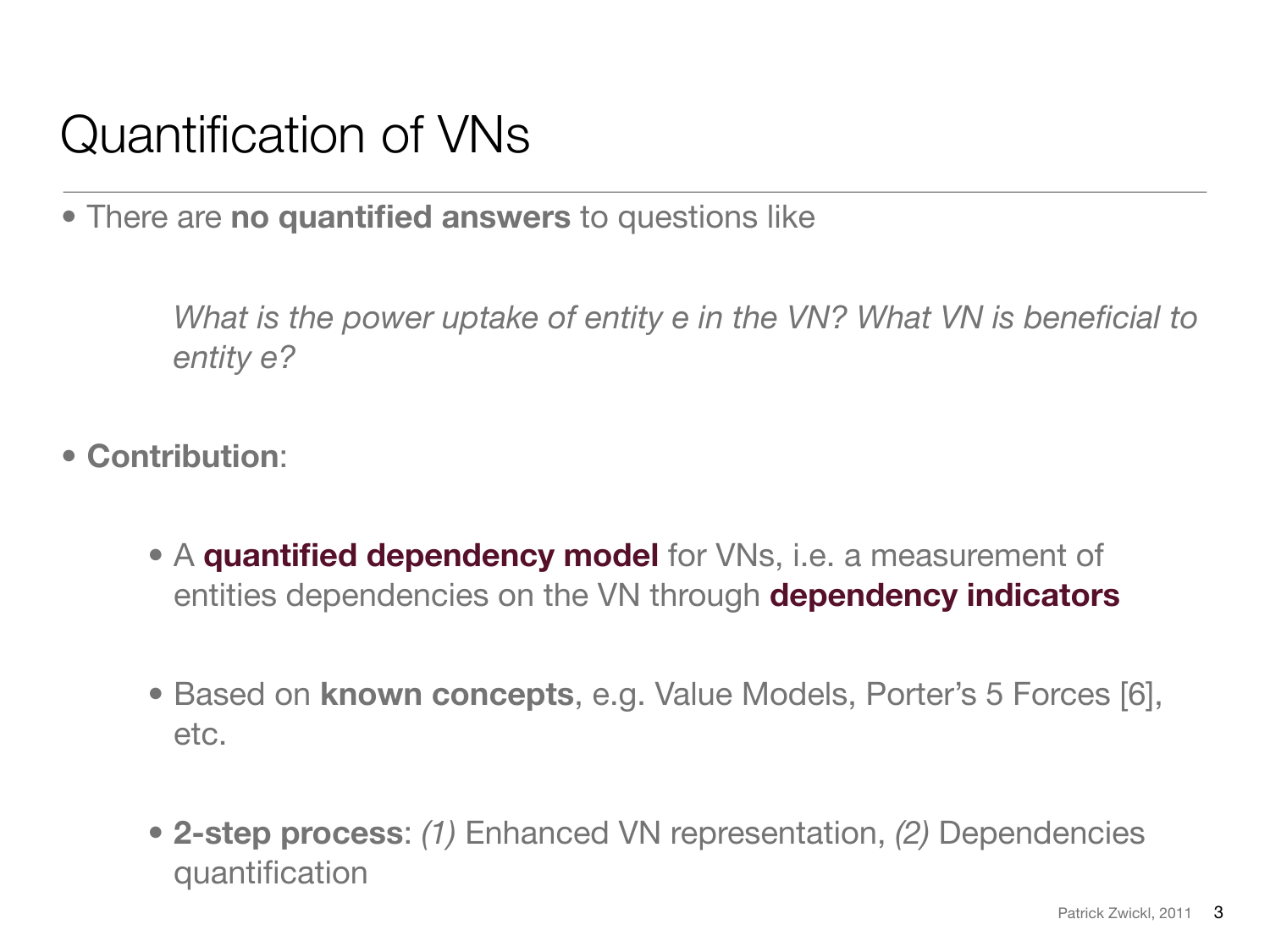## 1. Value Network Dependency Models (VNDM)

- **Extension** of **Value Models** for the means of dependency quantification
	- **Costs** (common and assigned costs)
	- **• Resource values**
	- **Cardinalities** as indicator for industry rivalry:

*i.e. the more instances of one entity, the more competition*

• A simplified **resource type differentiation** of [7] is used, i.e. *money, uncustomised goods, customised goods, promises/requests/treaties/etc., and intangible assets*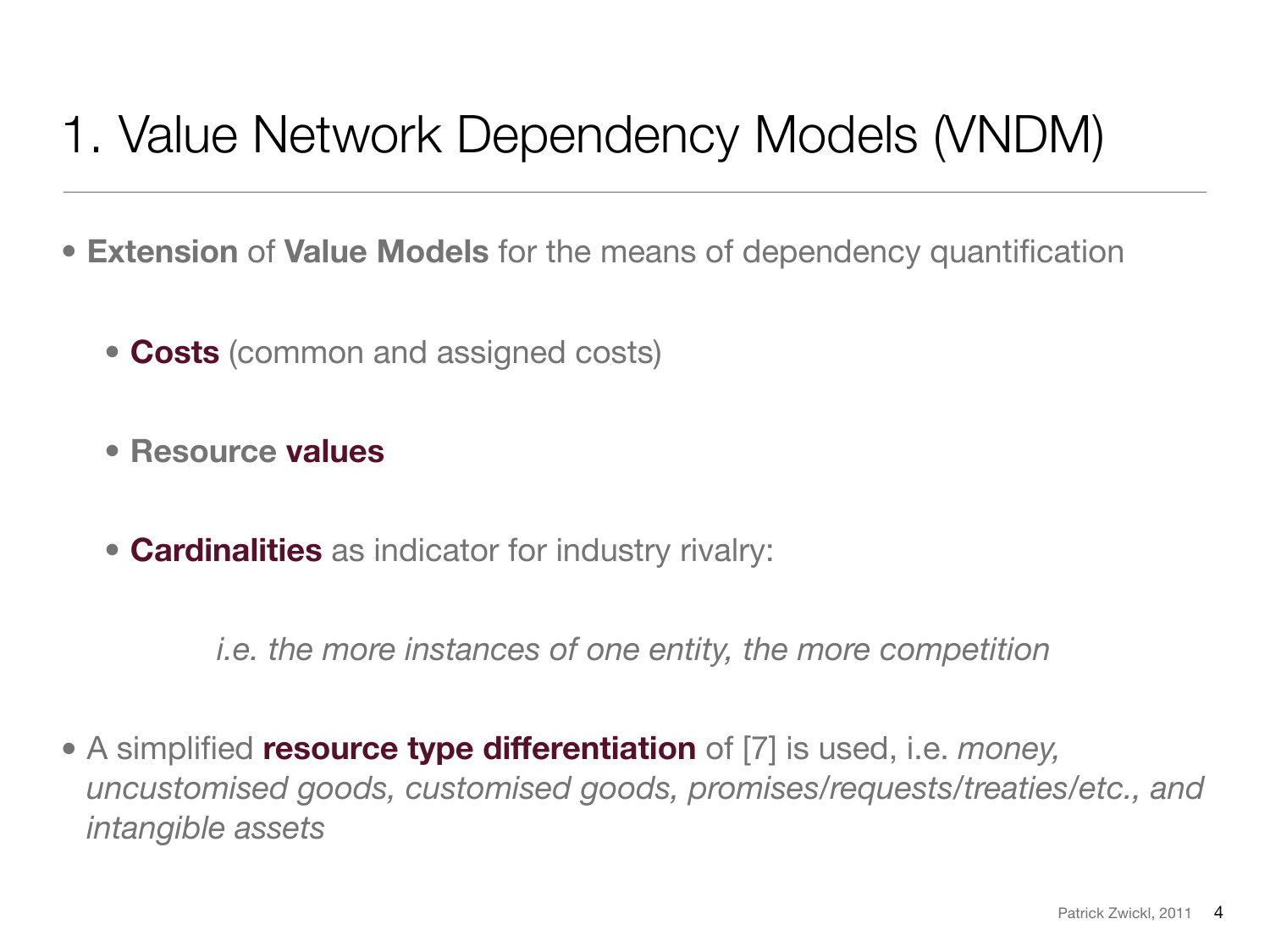#### Interconnection Services: Video on Demand (VoD) Iterconnection Services: Video on Demand NoDU

London

NY

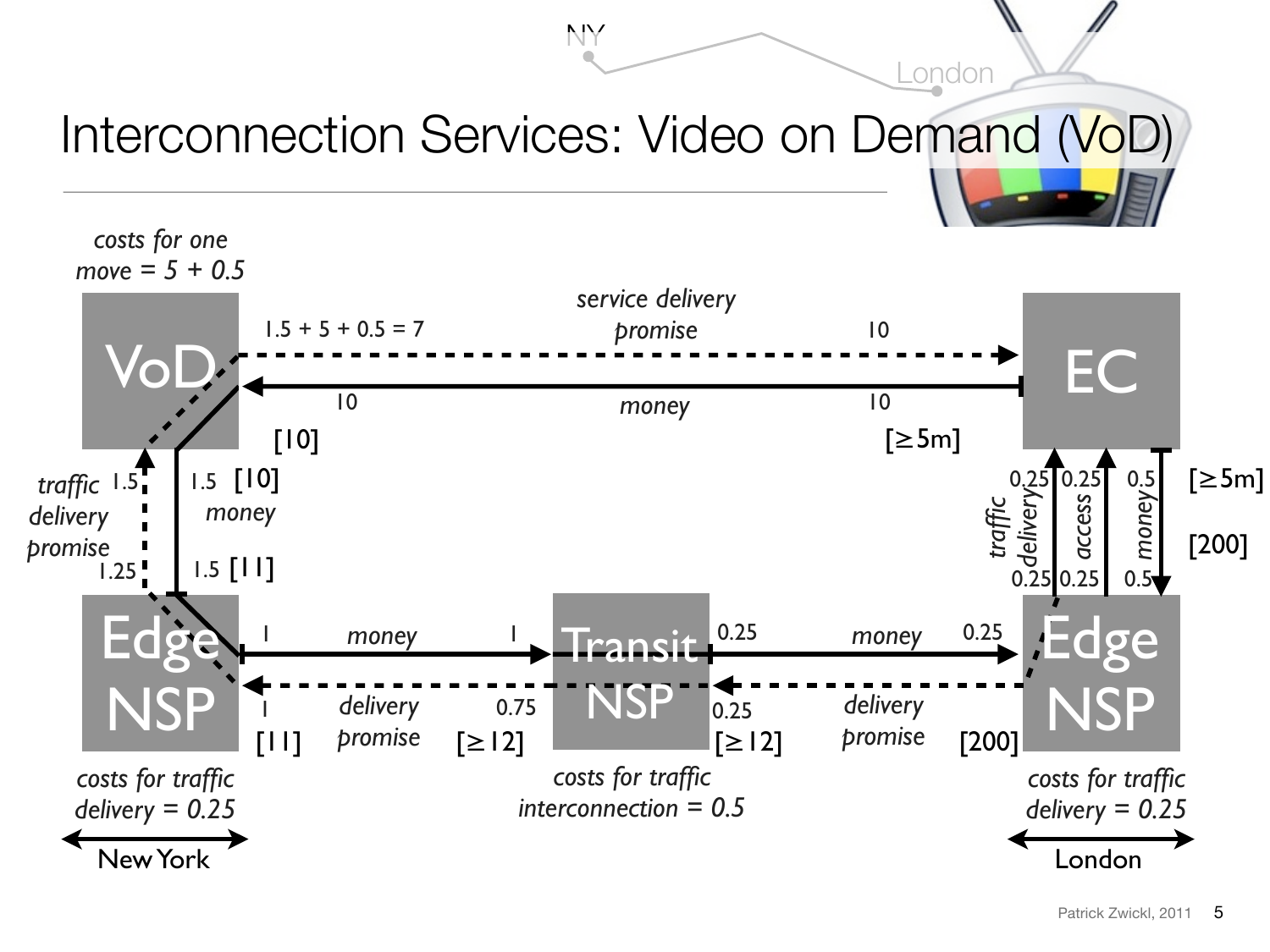# 2. Dependency Indicators: Porter's 5 Forces



- **Porter's 5 Forces** are adapted for **VN**s as **5 dependency indicators** (entities dependency on the VN)
- A **resource type** analysis forms the 6<sup>th</sup> indicator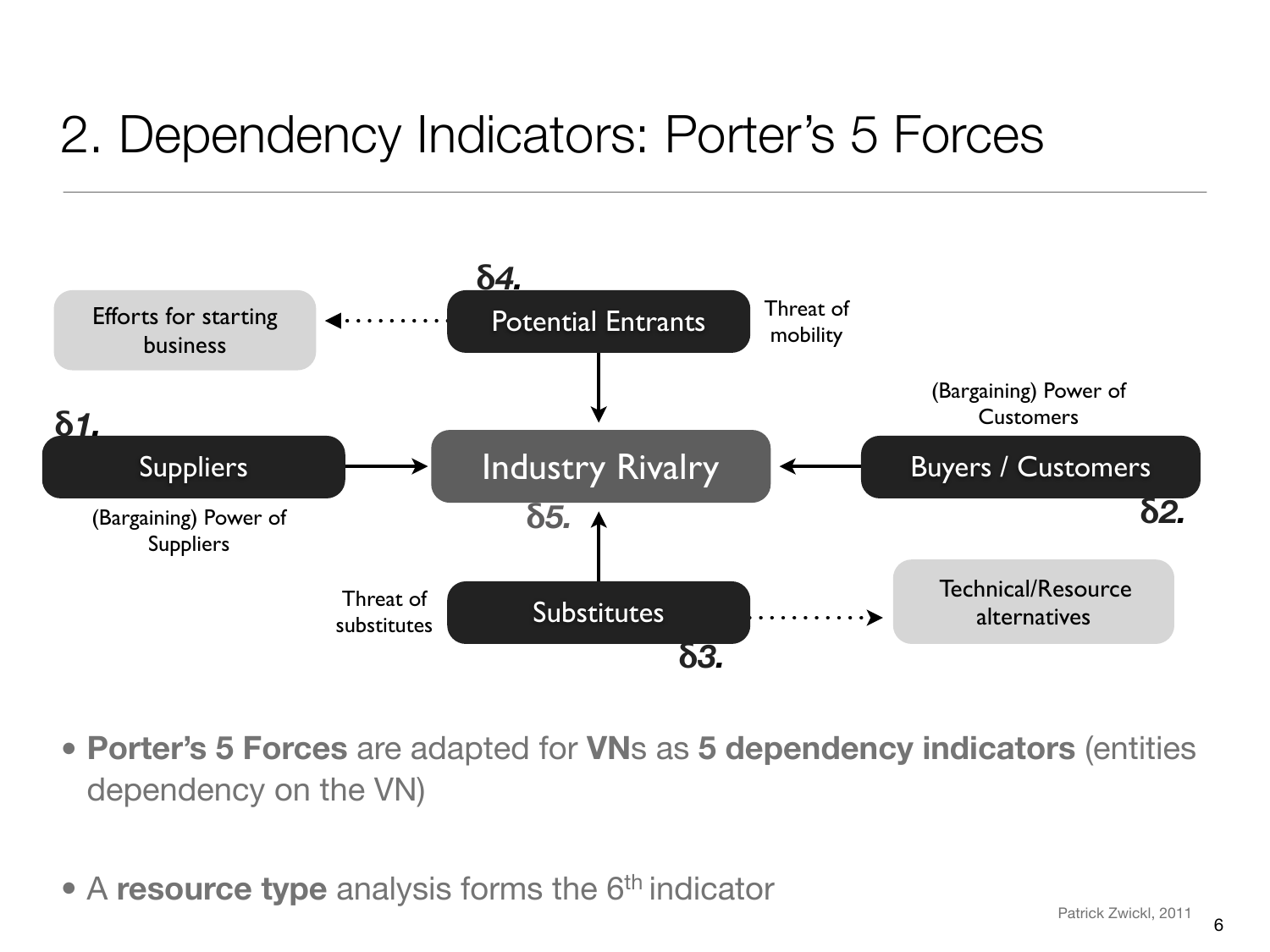

# δ1+2. Bargaining Power of Suppliers+Customers

• Based on the **value distribution** of an entity's (δ1: incoming; δ2: outgoing) relationships

*The higher the share of a relationship's value of all values of one entity's relationships, the higher the dependency on this relationship*

• Measured with the help of the **Gini coefficient** from information theory (efficiently calculable):  $(1)$ 

$$
p_r^{e,in} := \frac{\varphi(r)}{\sum_{k \in R^{e,in}} \varphi(k)} \tag{1}
$$

$$
gini(R^{e,in}) := \sum_{r \in R^{e,in}} (p_r^{e,in})^2
$$
 (2)

$$
\delta_1^e := \frac{gini(R^{e,in})}{\max_{j \in E} \{gini(R^{j,in})\}}
$$
\n(3)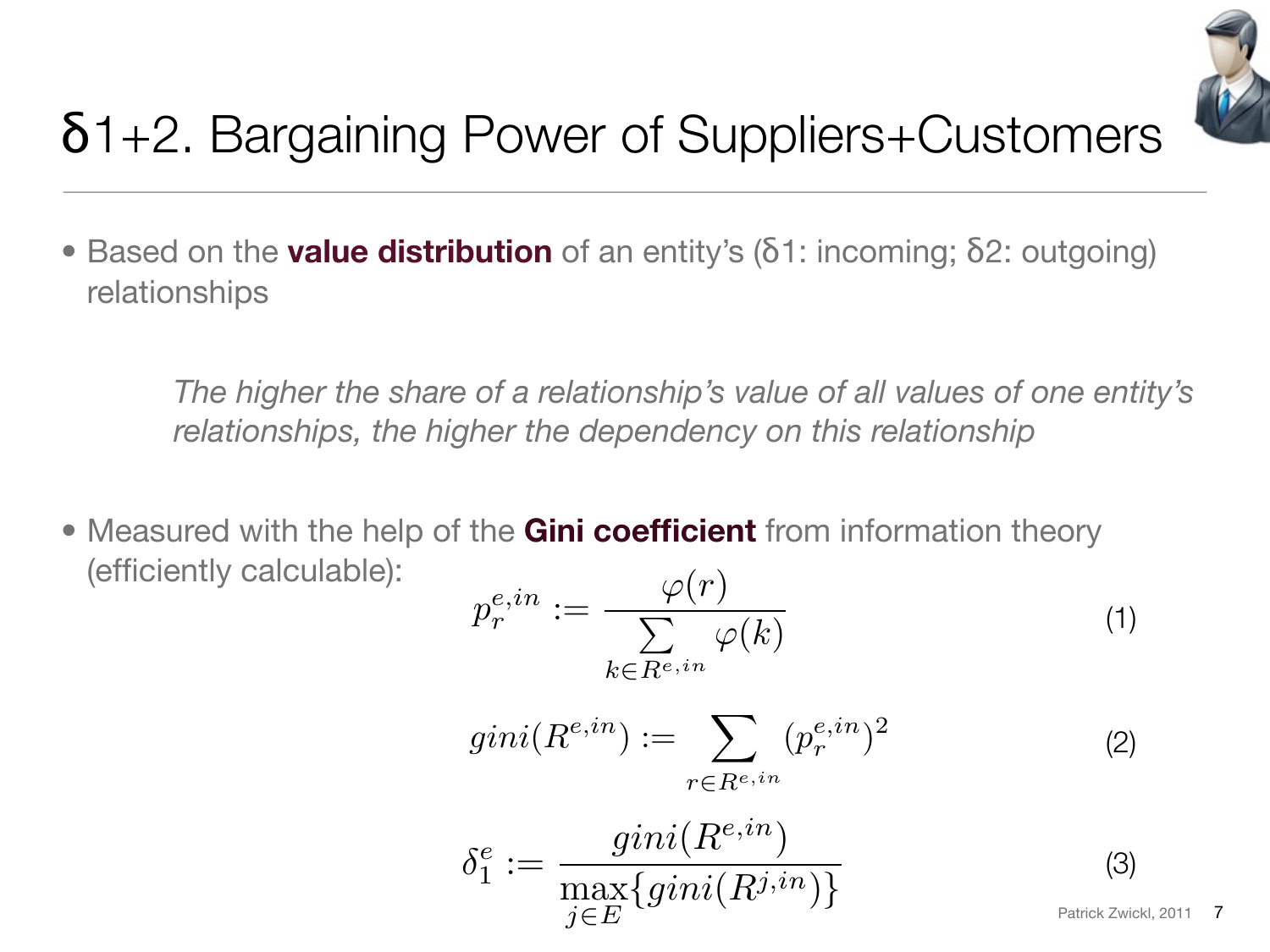### δ3+4+5. Substitution / Market Entrance / Rivalry

• **δ3. Substitution**: Relative costs for **substituting** the **relationship** of entity *e*

$$
C_s(e) := \sum_{r \in R^{e,out}} (c_s(r) * p_r^{e,out})
$$
  
\n
$$
\delta_3^e := \begin{cases}\n1 - \frac{C_s(e)}{\max\{C_s(j)\}}, & \text{if } \max_{j \in E} \{C_s(j)\} \neq 0 \\
1, & \text{otherwise}\n\end{cases}
$$
\n(4)

• **δ4.** Pot. **Market Entrance**: Relative costs for **replacing** an **instance** of *e*

• **δ***5***.** *Industry Rivalry (implicit): Analysis of relationships' cardinalities,*

*i.e. the more instances of one entity, the more competition*

*(value specific biases are eliminated similar to Equation (1))*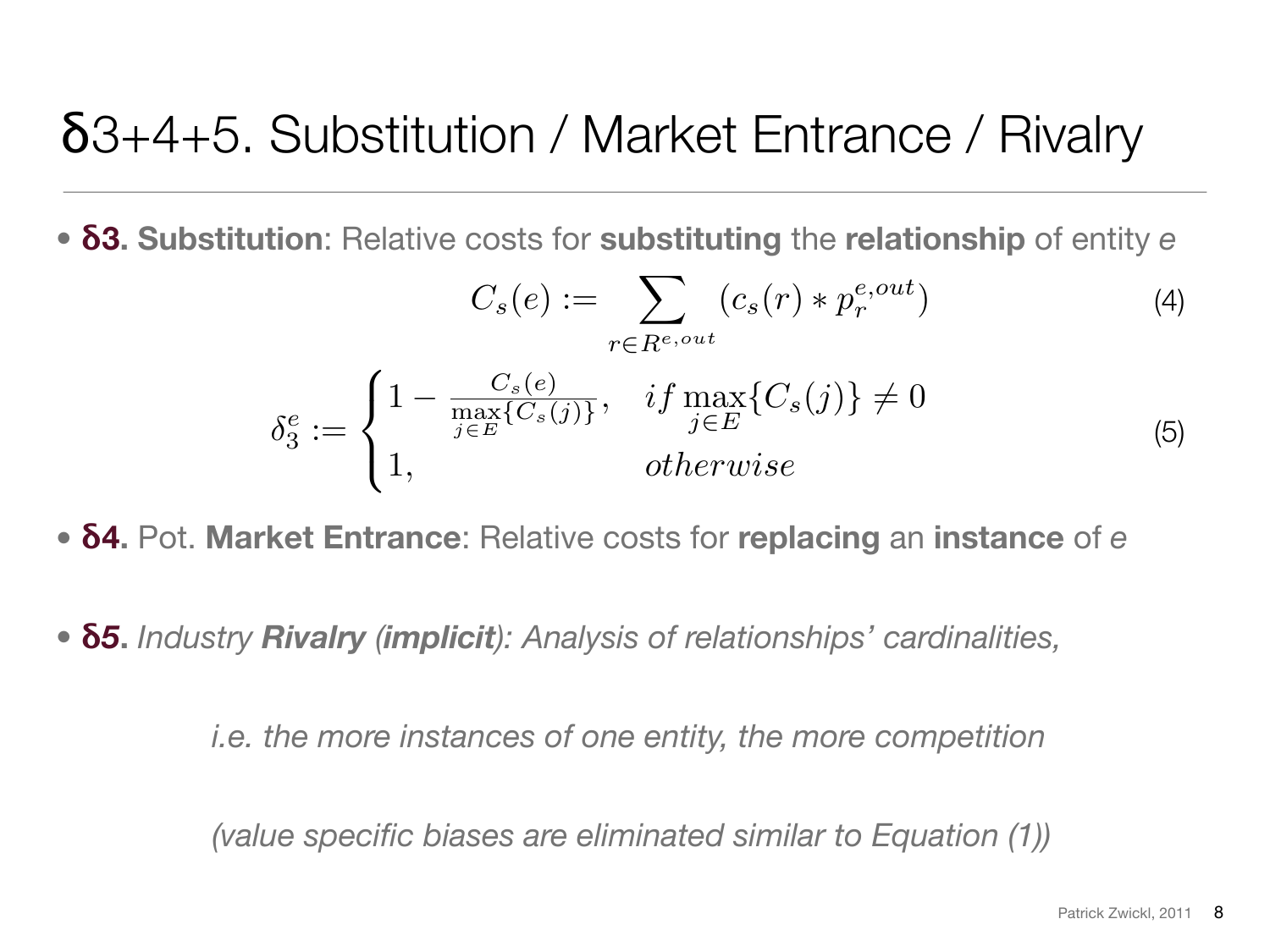

# δ6. Resource Type Dependency

• **δ6. Resource type** dependency:

*The more specific goods (exchanged via a relationship r) are, the higher the dependency of one entity on relationship r.*

**• Finally, aggregation and weighting of the indicators:**

$$
\Delta^e = \sum_{i=1}^6 w_i * \delta_i^e
$$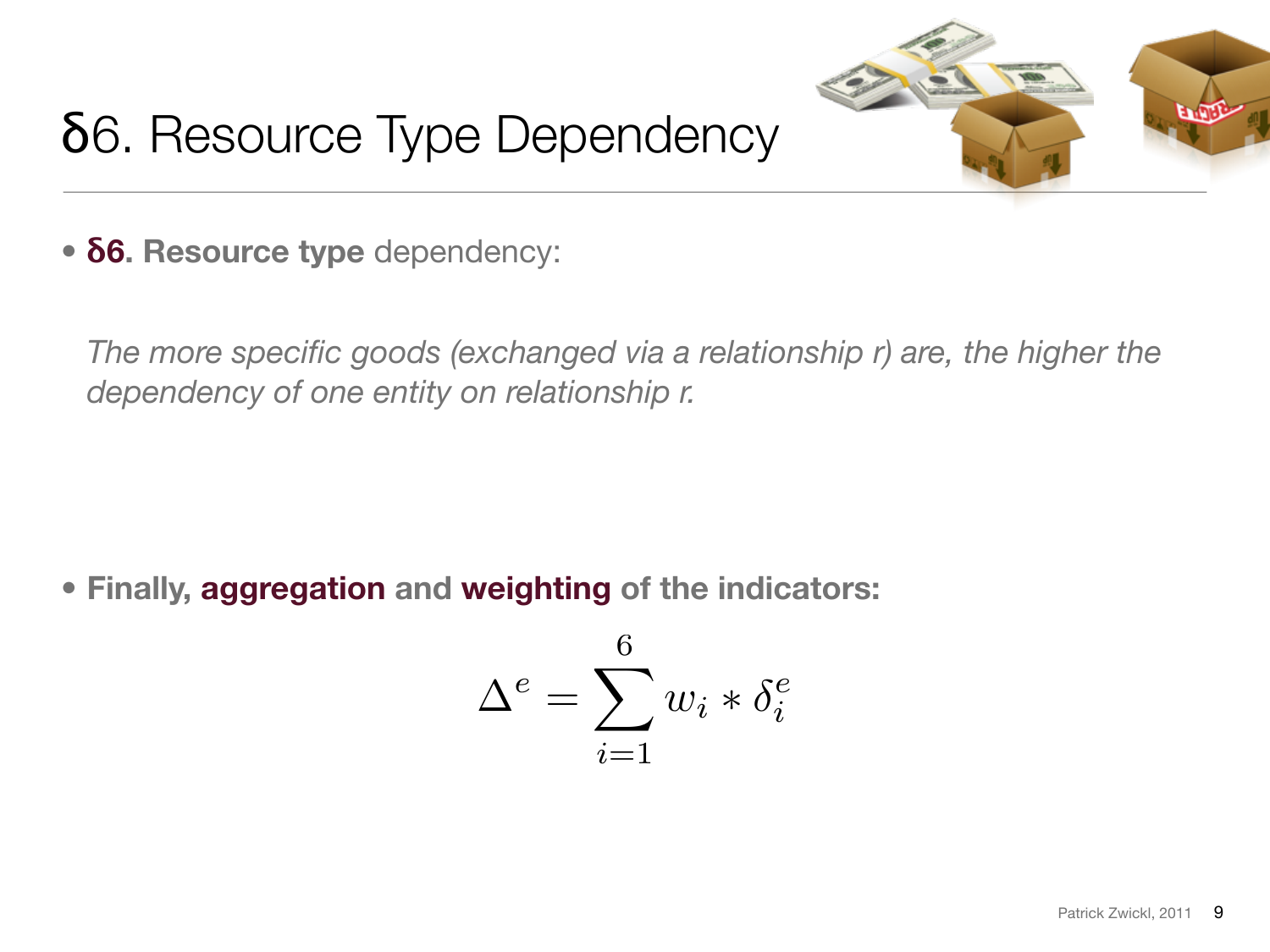

- **\$10** per streamed movie / **\$5** for the movie producer / **\$2** transmission + platform
- **200** Edge NSPs (access) in London; **11** major Edge NSPs in USA; **12** known Tier-1 transit providers
- Substitution costs assumed by an analysis of alternatives; Market entrance was inferred from infrastructure investment costs
- **Results**:
	- **High dependencies** for **end customers** (*0.67*), and **Transit NSPs** (*0.64*)
	- **Low dependencies** for Edge NSPs (VoD-NSP: *0.47*; EC-NSP: *0.31*)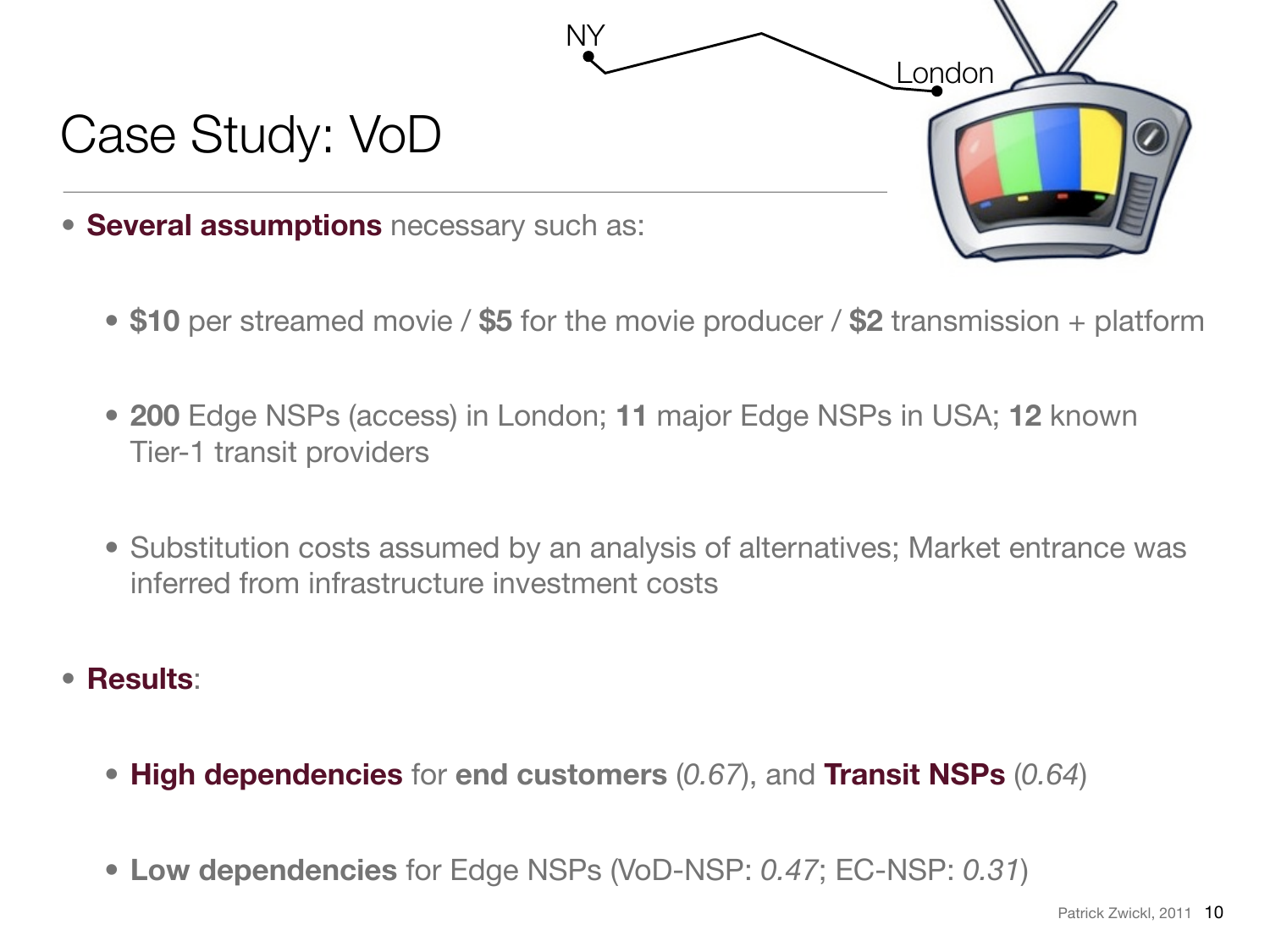### Conclusion

- Literature has concentrated on qualitative VN analysis
- Our approach quantifies VNs through **6 dependency indicators**

from **well-established concepts** (Porter's 5 forces, and other literature)

- **Case Study**: Quantification of a **VoD interconnection** scenario (with assumptions)
	- **Transit NSPs: Very dependent** on the VN → VN remodelling may be realistic
- **Future work:** Utilise this model for **bargaining solutions** + verify and optimise the project through the analysis of **historic VN evolvements**